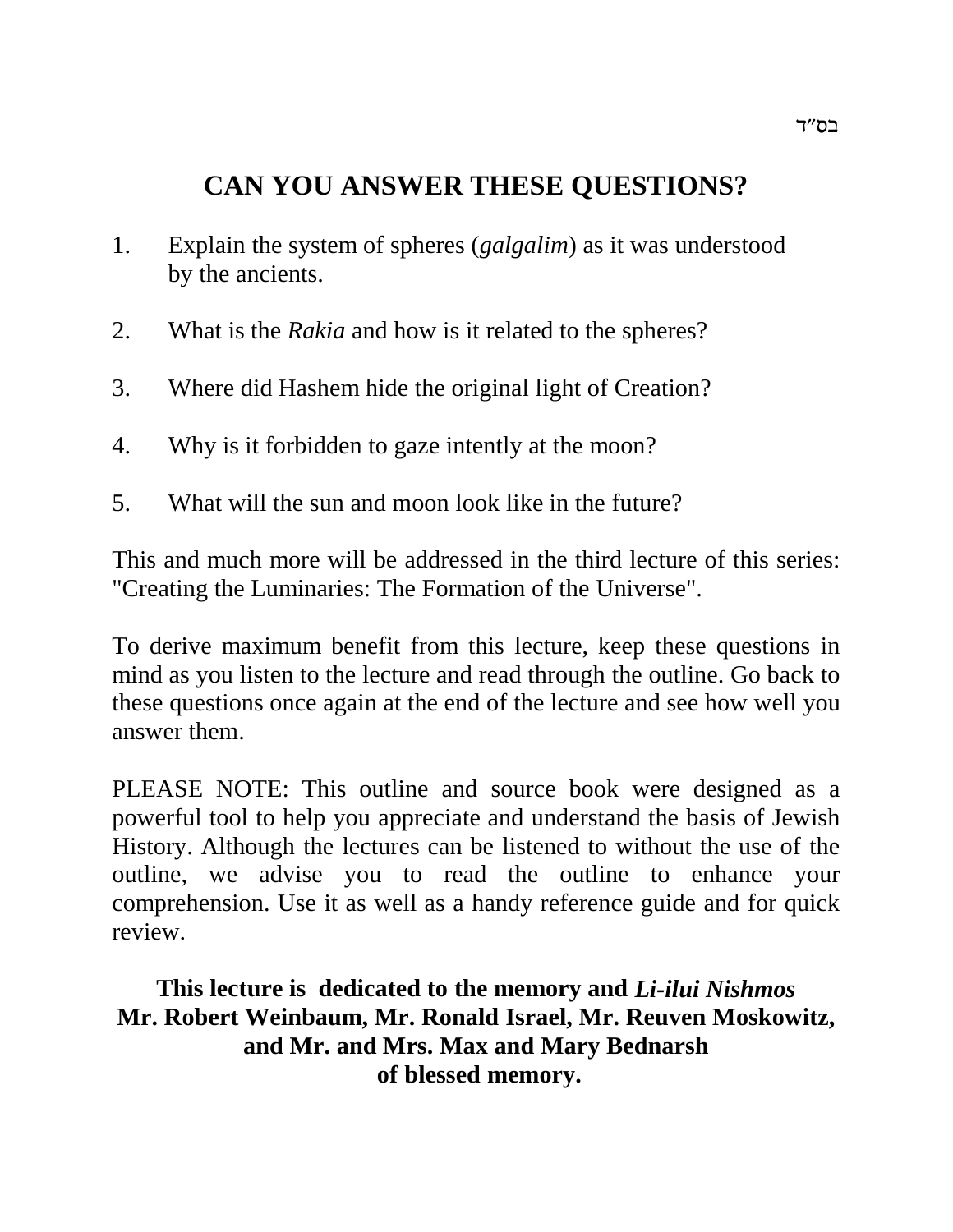### THE EPIC OF THE ETERNAL PEOPLE Presented by Rabbi Shmuel Irons

#### Series XII Lecture #3

#### **CREATING THE LUMINARIES: THE FORMATION OF THE UNIVERSE**

 $\mathbf{I}$ . The Majesty of the Heavens

 $\mathsf{A}$ .

הא–ל הנכבד והנורא הזה מצוה לאהבו וליראה אותו שנאמר ואהבת את ד׳ א–להיך, ונאמר את ד' א-להיך תירא. נהיאך היא הדרך לאהבתו ויראתו, בשעה שיתבונן האדם במעשיו וברואיו הנפלאים הגדולים ויראה מהן חכמתו שאין לה ערך ולא קץ מיד הוא אוהב ומשבח ומפאר ומתאוה תאוה גדולה לידע השם הגדול, כמו שאמר דוד צמאה נפשי לא–להים לא–ל חי, וכשמחשב בדברים האלו עצמן מיד הוא נרתע לאחוריו ויפחד ויודע שהוא בריה קטנה שפלה אפלה עומדת בדעת קלה מעוטה לפני תמים דעות, כמו שאמר דוד כי אראה שמיך מעשה אצבעותיך מה אנוש כי תזכרנו. רמב"ם הלכות יסודי התורה פרק ב:א-ב

This glorious and awesome G-d commanded us to love and fear Him, as it is stated (Deut. 6:5), "And you shall love Hashem, your G-d" and (Deut. 6:13), "You shall fear Hashem, your G-d". How does one come to love and fear Him? When a person contemplates His amazing and magnificent works and creations and observes His wisdom, which is beyond any comparison, without end, he will automatically feel love, and will praise, and glorify Him. and it will stir within him a strong desire to know the great Name, as [King] David said (Psalms 42:3), "My soul thirsts for G-d, for the living G-d." But as soon as that person thinks about these very things, he will suddenly recoil backwards with fright, realizing that he is but a small, base, and obscure creature, who, with his minute and inconsequential intelligence, is standing in the presence of He who possesses perfect knowledge, as [King] David said (Psalms 8:4), "When I behold Your heavens, the work of Your fingers . . . [I say to myself:] Who is man that you are mindful of him?" Rambam Hilchos Yesodei HaTorah 2:1-2

 $B<sub>1</sub>$ 

כתיב תורת ד׳ תמימה משיבת נפש עדות ד׳ נאמנה מחכמת פתי, אחר שאמר השמים מספרים כבוד א–ל, חזר ופירש בשבחה של תורה, ואמר שהיא מספרת בשבחה של הקב״ה יותר מן השמים ומן השמש והירח והכוכבים המוזכרים למעלה בתחלת המזמור. ופירוש הענין, שדוד התחיל ואמר, כי השמים מספרים כבוד א–ל, מפני שתנועת השמים תמידית ונצחית, וכל מתנועע צריך למניע, יודו השמים על כבוד א-ל, כלומר שיש א-לוה בעל כח מנהיג אותם בכחו ובאלותו, על כן אמר א–ל, כמו יש לאל ידי. והרקיע הוא הגלגל העליון ההולך ממזרח למערב הפך תנועת האחרים, מגיד מעשה ידיו שהם הנבראים וזה דבר ברור וראיה שהפילוסופים במחקר לבד הוציאו אותם. וכשסיפר הגדת השמים והשמש ואמר אין אומר וכו' בכל הארץ יצא קום, עד אין נסתר מחמתו, אמר תורת ד' תמימה משיבת נפש, כלומר שאלו ראיות ברורות לכבוד הא–ל וכי הם מעשה ידיו הכל, תורת ד׳ שלמה יותר מזה, והיא משיבת נפש ומחכימת פתי, כלומר שמסרת כל ספק מן הלבבות, מן החכמים, ומן שאינן מבינים מהלכות שמים ומערכי הכוכבים, והפליג בשבח התורה במזמור זה: רמב"ן, דרשת תורת ד' תמימה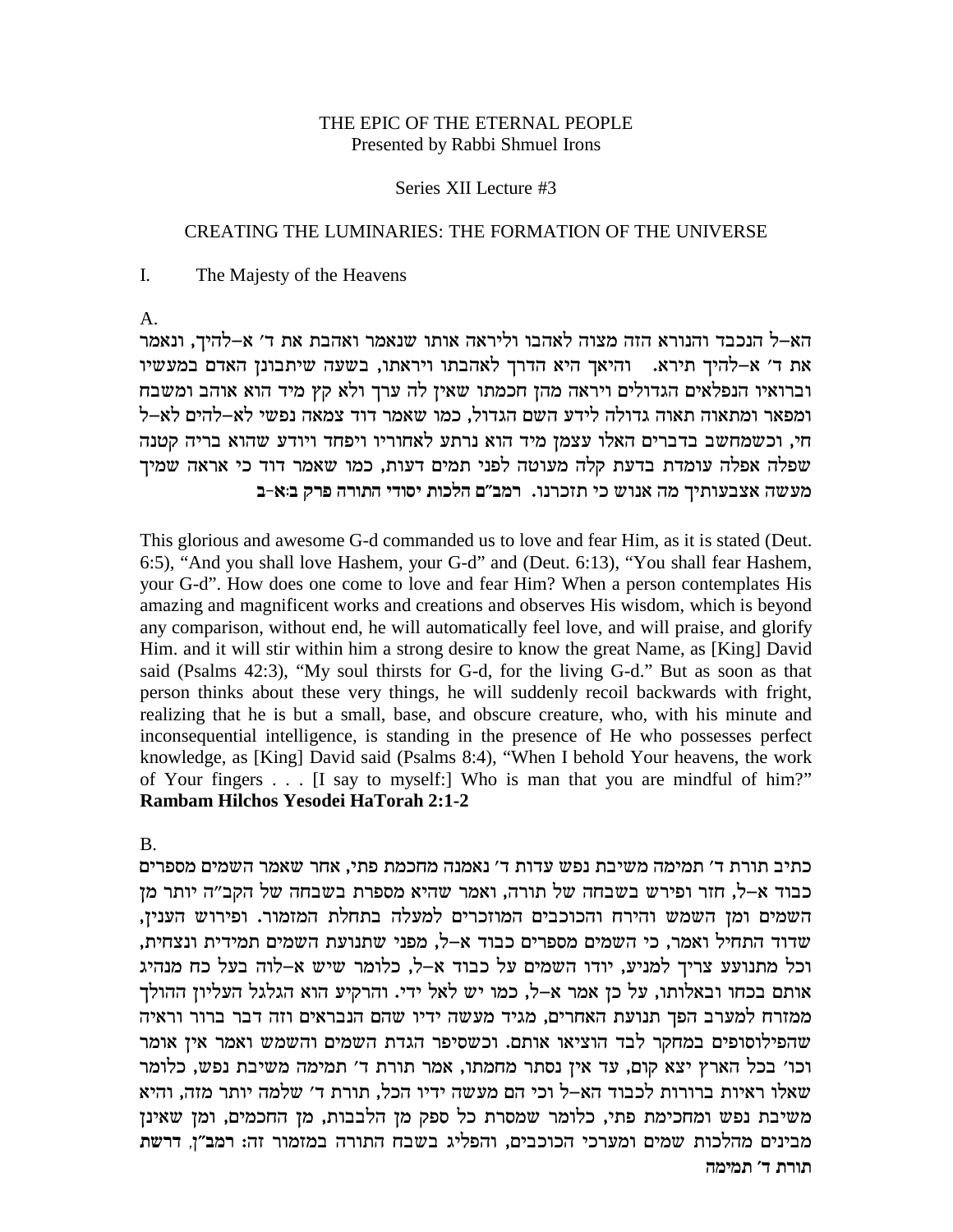It is written (Psalms 19:8), "The Torah of Hashem is perfect, reviving the soul; the testimony of Hashem is sure, making wise the simple." After [David] stated (Ibid. 19:2), "The heavens declare the glory of G-d", he then returned to praise the Torah and said that it declares the praises of the Holy One, blessed be He, more than the heavens and the sun and the moon and the stars, which are mentioned above at the beginning of the Psalm. The explanation is that David began [the psalm] and said that the heavens declare the glory of G-d because of the constant and eternal movement of the heavens, as everything that moves needs a mover. The heavens admit to the glory of G-d, meaning that there is a G-d who possesses power and directs the heavens through His power and strength. That is why the word for G-d in the verse is "E-l", [which means strength,] as in the verse (Genesis 31:29), "It is in the power ("el") of my hand". The "firmament" [mentioned in Psalms 19:2] refers to the highest celestial sphere which moves from the East to the West, opposite in direction to the other celestial spheres. "His handiwork declares" [mentioned in that verse] refers to the created beings. This is clear and is something that the philosophers proved on their own through their analysis. After the Psalmist finished his description of the creation with the words: and there is nothing hidden from the sun's heat, he says the words: The Torah of the L-rd is perfect, reviving the soul. In other words, although there are clear proofs to the glory of G-d and they are entirely His handiwork, Hashem's Torah is even more perfect [because] it revives the soul and makes the simple person wise. In other words, [the Torah] removes all doubt from the mind of both those that are wise and those that don't understand the movements of the heavens and the constellations. . . . **Ramban in his** *drasha* **(exposition) which began with the words, "The Torah of G-d is perfect"**

C.

הגלגלים הם הנקראים שמים ורקיע וזבול וערבות, והם תשעה גלגלים, גלגל הקרוב ממנו הוא גלגל הירח, והשני שלמעלה ממנו הוא גלגל שבו הכוכב הנקרא כוכב, וגלגל שלישי שלמעלה ממנו שבו נוגה, וגלגל רביעי שבו חמה, וגלגל חמישי שבו מאדים, וגלגל ששי שבו כוכב צדק, וגלגל שביעי שבו שבתי, וגלגל שמיני שבו שאר כל הכוכבים שנראים ברקיע, וגלגל תשיעי הוא גלגל החוזר בכל יום מן המזרח למערב והוא המקיף ומסבב את הכל, וזה שתראה כל הכוכבים כאילו הם כולם בגלגל אחד ואף על פי שיש בהן זה למעלה מזה, מפני שהגלגלים טהורים וזכים כזכוכית וכספיר לפיכך נראים הכוכבים שבגלגל השמיני מתחת גלגל הראשון. ) כל גלגל וגלגל משמונה הגלגלים שבהם הכוכבים נחלק לגלגלים הרבה זה למעלה מזה כמוגלדי בצלים, מהז גלגלים סובבים ממערב למזרח, ומהז סובבים . . . .iept mewn mdipia oi` oleke ,axrnl gxfnn xfegd iriyzd lblbd enk axrnl gxfnn מספר כל אלו הגלגלים וצורת הליכתן ודרך הקפתן, וזו היא חכמת חשבון תקופות ומזלות, וספרים רבים חיברו בהן חכמי יון. רמב״ם הלכות יסודי התורה פרק ג

The spheres are what is called [in Scripture] "shamaim" [heaven], "rakiah" [firmament], "zevul" [dwelling place], and "aravos" [ethereal]. **There are nine spheres.** The sphere closest to us is the sphere of the Moon. The second, which is above it, is the sphere which contains the planet Mercury. The third, which is above that, is the sphere that contains the planet Venus. The fourth contains the Sun. The fifth contains the planet Mars. The sixth contains the planet Jupiter. The seventh contains the planet Saturn. The eighth contains all the rest of the visible stars in the heavens. The ninth sphere rotates everyday from east to west. This sphere surrounds and encompasses all of the others.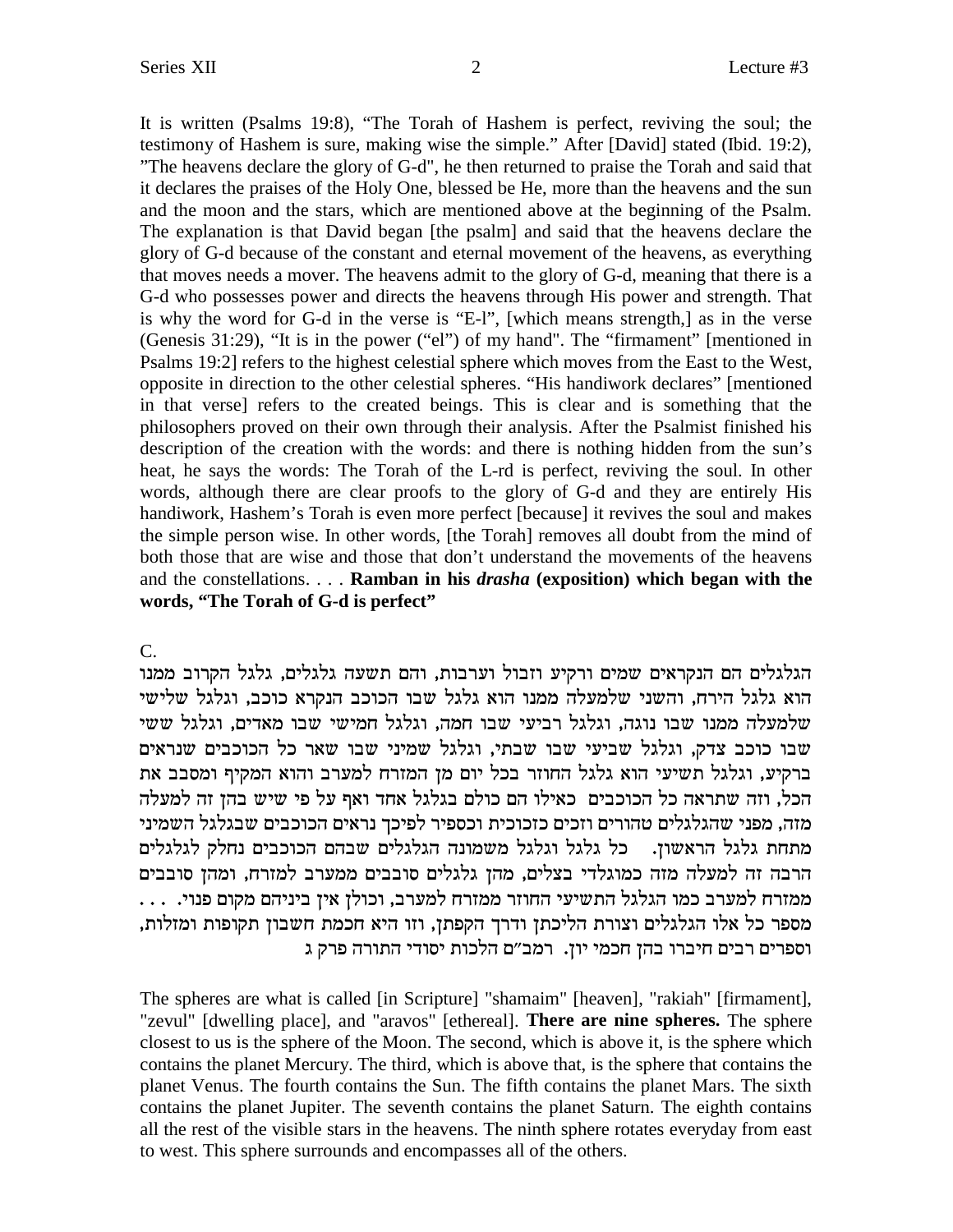The reason that all of the stars are visible and give the appearance of being [altogether] in one sphere, even though they are in spheres that are one above the other, is because the spheres are pure and clear like glass and sapphire. That is why the stars of the eighth sphere are visible underneath the first sphere.

Every single one of the eight star containing spheres is divided into many other spheres, one above the other like skin of an onion. Some have spheres which rotate from west to east. Others have spheres that rotate from east to west, just like the ninth sphere which rotates from east to west. There is no empty space between them. . . . The number of all of these spheres, the form of their movements and the path of their circuits is [called] the science of the calculations of the seasons and constellations. Greek scientists composed many works on this subject.... Rambam, Hilchos Yesodei HaTorah Chapter 3

D.

# כבר בררו האחרונים שאין שום גלגל במציאות כלל. פירוש המלבי״ם לבראשית א:א

Modern scientists have already proven that the "spheres" do not exist at all. **Commentary of Malbim to Genesis 1:1** 

#### $\Pi$ . The Rakia (Firmament)

# $\mathbf{A}$ .

הדעת הא׳ הוא שהרקיע הנזכר כאן הוא הגלגל העליון המקיף בכל ולזה נטו קצת מקדמוני חכמי האומות ואמרו שזה הרקיע שעל ראשי החיות שראה יחזקאל הנביא ושדבר ממנו ר' אליעזר בפרקיו ושממנו דבר המשורר באמרו ומעשה ידיו מגיד הרקיע (תהלים יט) הללוהו ברקיע עוזו (תהלים ק"נ). אבל הדעת הזה הוא בלתי נכון לפי שאם היה הרקיע שזכרה התורה בפרשה הזאות הוא הגלגל הראשון מה יהיו המים אשר עליו כמ״ש ובין המים אשר מעל לרקיע . . . גם יכחיש הדעת הזה העד הא׳ שאמר בעוף "על פני רקיע השמים" כי העופות לא יעופפו בגלגל הראשון וגם העד הב׳ המאורות שהם אינם נתונים בגלגל העליון המקיף, והעד ז׳ יהי רקיע נגלדה טפה אמצעית ונעשו ממנה שמי׳ התחתוניי׳ ושמים העליונים שלא יצדק זה על הגלגל הראשוז.

הדעת הב׳ הוא שהרקיע הזה נאמר על כללות הגרמים השמימיים כי הם כלם יקראו כדור אחד ורקיע אחד ולזה יראה שנטה רש"י באמרו הם השמים שנבראו ביום ראשון אלא לחים היו ונקרשו בשני ולכן פירש יהי רקיע יחזק הרקיע ולזה ג"כ נטה הרמב"ן ורבי' נסים ופירשו הכתוב שאמר השם שמאותו חומר עליון שנברא ביום הא' לדעתם יתהוה הרקיע שהוא הכדור השמימי כלו . . . אבל ישיגו לדעת הזה ספקות הא׳ שאם היה הרקיע כלל הגרמים השמיניים מה הם המים אשר עליו כי הנה למעלה מהם אין מים יסודיים ולא גלגליים שנקראו בשם מים והנבדלים לא כנה אותם בשם מים כמו שיבאר ומה הם א״כ המים ההם. והרמב״ן כתב שהוא סוד שלא ניתן לביאור ונמשך אחריו רבינו נסים . . . ויקשה עליו עוד העד הי' מאמרם ז"ל נטל הקב"ה כל מי בראשית ונתן חצים ברקיע וחצים באוקינוס א"כ גם הדעת הזה הב׳ לא יתכן.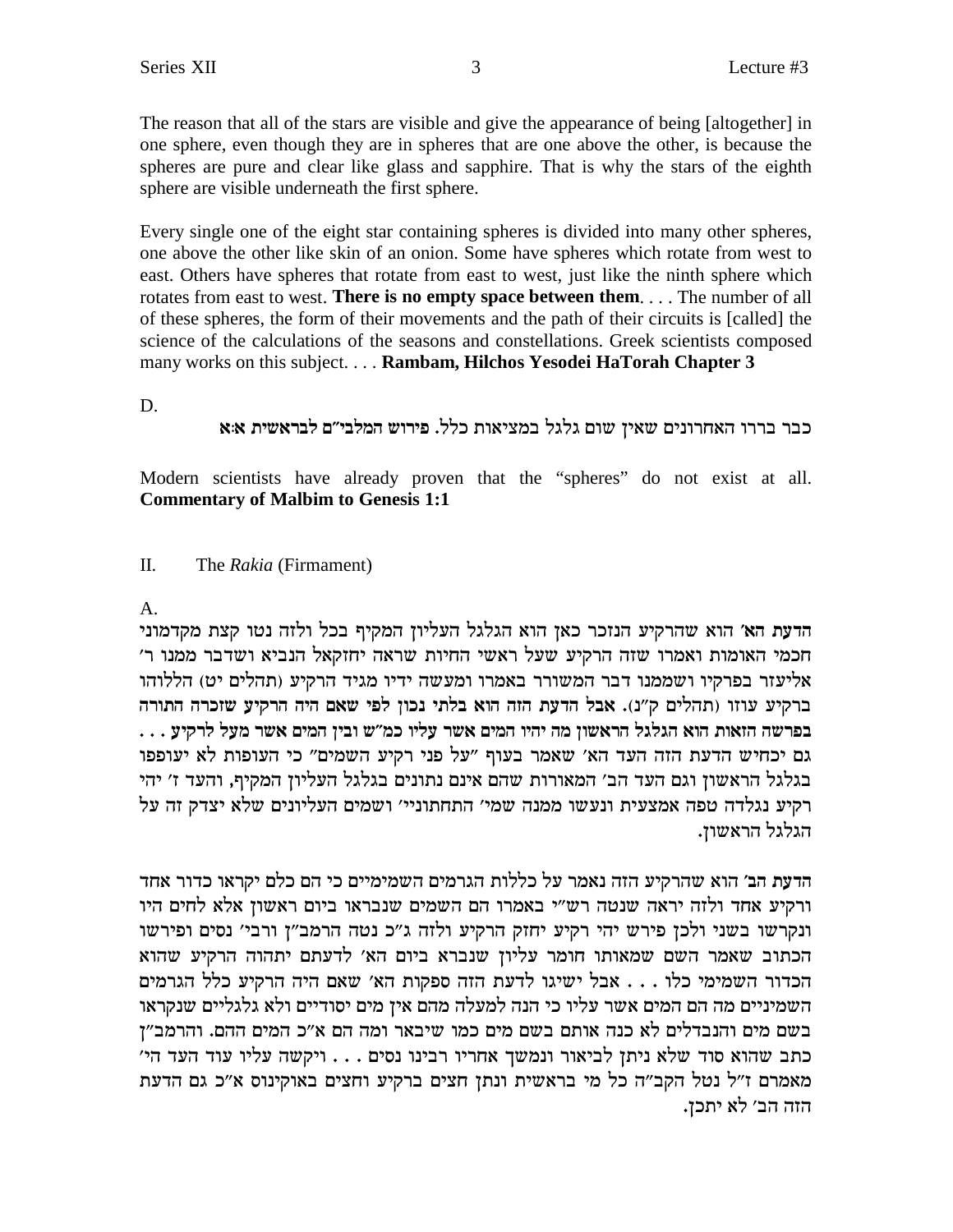הדעת הג' הוא השטח הקערורי מגלגל הלבנה שהוא המבדיל בין המים התחתונים שהם ההויות השפלות ובין המים העליונים שהם הגרמים השמימיים כי בהיות שם מים כולל לכל הגשמים עליונים ותחתונים והיה הבדל עצום בין הגשם העליון הנצחי לגשם השפל הנפסד רצה ית׳ לתת ביניהם הבדל מקומי ושם הגשמי׳ הנכבדים למעלה ופחותים למטה וחדש שטח  $\sim$  א׳ בקערורית גלגל הלבנה להיות מבדיל בין העליונים לתחתונים וזהו אמרו ויעש א–להים את הרקיע שתקנו ועשאו שטח מתוקן שוה להבדיל ביניהם וכבר ספר זה הדעת הר' יצחק  $\stackrel{\cdot}{\cdot}$ ישראלי בספר יסוד עולם . . . ואיך יציור א"כ שנברא גלגל הלבנה ביום א' בלי שטח קערורי ועוד שהגורמים השמימיי נבדלים היו מהשפלים בטבע ובצורה וגם במקום ובמצב . . . ומה  $\overline{\ldots}$ . . . .היה אם כן הצורך בהבדל החדש הזה שהבדיל בבריאת השטח ההוא

הדעת הד' הוא שלא נאמר רקיע אלא על האויר שהוא נחלק לג' חלקים . . . הא' הוא העליון המים הסמוך ליסוד האש מקבל חומו מאד עד שישימהו חם ויבש ולא יתילדו בו מפני זה עננים ומטר כי אין שם קור מקבץ ושם יתילדו הכוכבים בעלי הזנבות. והחלק הב' הוא האמצעי ואינו יכול כ"כ חם כראשון ולכן יתילדו בו העננים והמטר . . . והחלק הג' הוא התחתון מהאויר הקרוב אלינו והוא חם להתהפכות נצוץ השמש המכה ביסוד הארץ אשר מזה הצד הוא ספיריי. והחלק הזה האחרון מהאויר יאמר הדעת הזה שקרא הכתוב רקיע והיה מבדיל מים למים רוצה לומר המים היסודיים התחתוניים שהם מים בפועל ובין המים אשר בכח שהם בחלק האמצעי שבאויר שיתילד בו המטר ולכן קראו גם כן מים. ואמרו בעלי הדעת הזה שאלו הם המים שזכרו חז"ל שהיו תלויים במאמר ופירותיהם הגשמים הנה. א"כ המים התחתונים הם המים היסודיים שהם בפועל. והרקיע הוא החלק התחתון מהאויר הקרוב האלינו. . . . לא כן אנכי עמדי שהדעת בעיני שוא ודבר כזב . . . שהמאורות הם ברקיע השמים ושם נתנו לא בחלק האויר הקרוב אלינו וכבר חשב הראב"ע להנצל מהספק הזה באמרו שייחס הכתוב המאורות לרקיע השמים לפי שבו יראו אבל זה באמת זיוף והטעאה לפי שהכתוב אומר בביאור יהי מאורות ברקיע השמים ויתן אותם א-להים ברקיע השמים והוא המורה שהם נתונים בו לא שיראו באמצעותו . . . ולמה יוחסו א״כ לרקיע שהוא החלק התחתון בלבד . . . למה קרא החלק מהאויר בשם רקיע ובשם שמים . . . והתימה מהאנשים שלמים הם אתנו הרב המורה והאב״ע איך טובעו בדעת הנפסד הזה בסבה קלה וחלושה ואיך  $\omega$ h הביאם אליו הכרח מועט שהוא להמנע אצלם מציאות מים עליונים מעל השמים כאלו לא יאמר שם מים אלא על המים התחתונים היסודים אשר אתנו ואין הדבר כן כי הנה מצאנו שם מים נאמרים על הנבואה וחכמת התורה כמה שנאמר הוי כל צמא לכו למים . . . וככה היה  $\ldots$  להם לפרש המים אשר מעל לשמים

והדעת הה' הוא שהרקיע הנזכר כאן הוא גוף כדורי חזק נעשה ביום ב' בתוך יסוד המים והוא נקבע ממוצע בחלל העולם ומים קבועים עליו ומים אחרים תחתיו אלא שבני האדם לא ירגישו בו וזה היה דעת רב סעדיה גאון וגם מחכמי האומות אמרו כן אבל הדעת הזה אין יאוי לשגיח בו כיון שאין מציאות מאמת אותו ולא בא עליו מופת והם באמת דמיונות בני  $\ldots$  אדם

והנראה אלי באמתת ענין הרקיע . . . שהשמים שנבראו ביום הא' היה גלגל א' בלבד עב וגדול מאד ואותו כדור רב ועצום נעשה בראשונה ואמנם אותו הרקיע שנעשה ביום הב׳ הם כלל הגלגלים המוקפים אותם שהם נכנסים בתוך גלגל העליון והם נעשה מאותו כדור גדול שנברא ביום הא' . . . שכלל בשם שמים שאר הגלגלים המוקפים ממנו שקרא בשם רקיע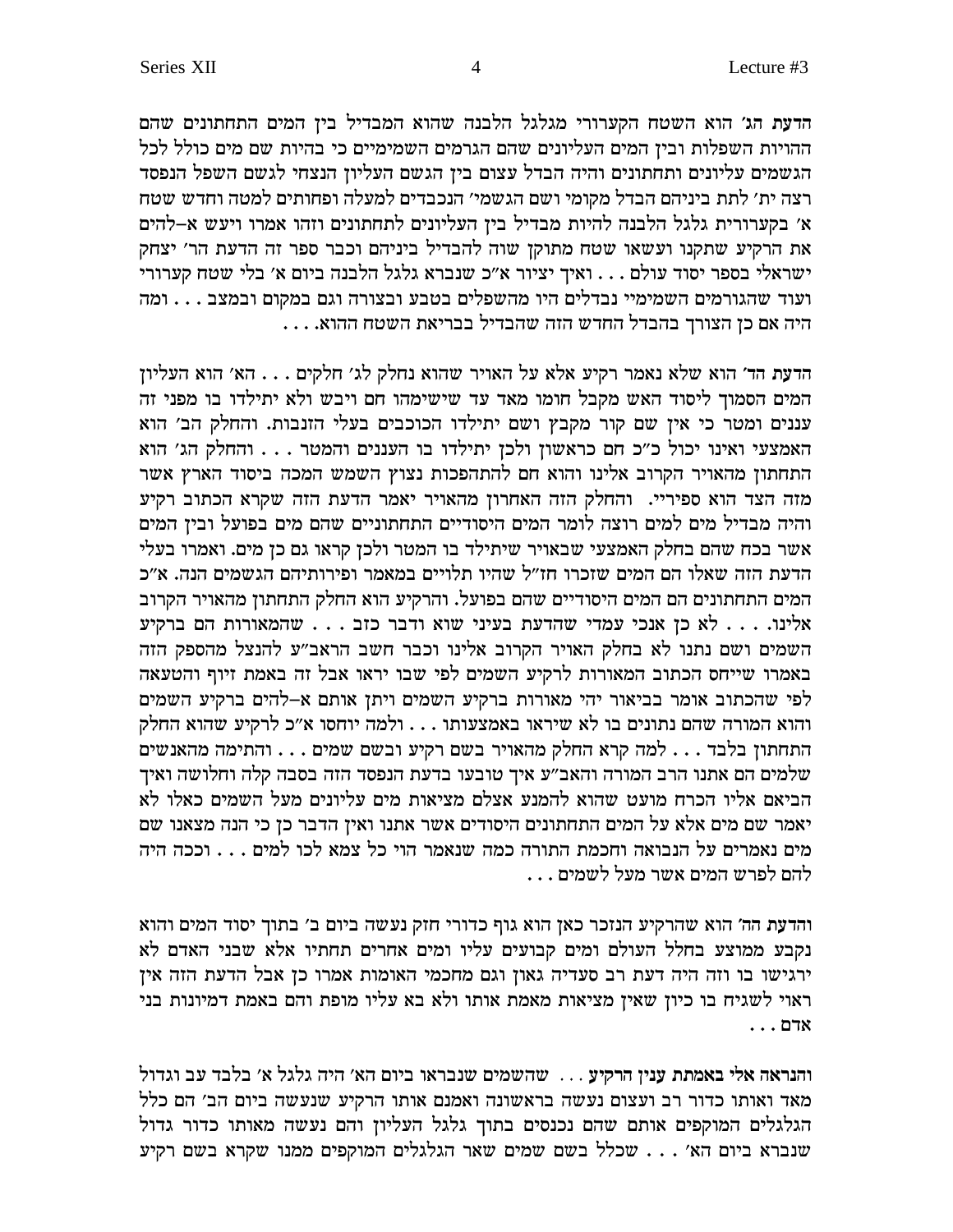להיותם דבר נטוי ומרוקע. . . וקרא מים הכדור העליון שנברא ביום הראשון. . . . ואין פירושו שהבדיל מהמים התחתונים כי אם שהבדיל בין המים העליונים עצמם הבדלים גדולים באותם הגלגלים אשר עשה במעשה הרקיע . . . אמנם ויבדיל א–להים בין המים הם שתי הבדלות אחרות שעשה יתברך אחת במים התחתונים עצמם אלו מאלו ואחת במים **העליונים הרקיעים עצמם . . . פירוש האברבנאל לבראשית או** 

**The first opinion** [regarding the nature of the *rakia* (firmament)] is that it is referring to the upper sphere which surrounds the entire [creation]. This opinion is also maintained by some of the early non-Jewish scholars. They maintain that the *rakia* [mentioned in the Creation narrative] is the same as that which is mentioned [in the Book of Ezekiel], which Ezekiel saw on top of the head of the *Chayos* (angels), and of which Rabbi Eliezer, in his Chapters [of Midrash - i.e. Pirkei D'Rabbi Eliezer] speaks. The Psalmist [also] speaks of this when he stated (Psalms 19:1), ". . . the *Rakia* proclaims His handiwork," and (Ibid. 150:1), "Praise Him in the *Rakia* of His power!"**This opinion, [however,] is incorrect. For if the Rakia referred to in this section of the Torah would be the uppermost sphere, what then, is the water which is above it, as it is stated in Scripture (Gen. 1:7), ". . . and He divided the waters which were under the firmament from the waters which were above the firmament."...** This opinion is also contradicted by the first of my previously mentioned citations, the verse regarding the birds (Ibid.  $1:20$ ) "... and birds that may fly above the earth in the open firmament of heaven." For the birds do not fly in the uppermost sphere. Also it is contradicted by the second of my citations regarding the luminaries (Gen. 1:14, "Let there be lights in the firmament of the heaven") which are not placed in the uppermost sphere. The sixth citation, [a Midrash on the verse,] "Let there be a *Rakia*", 'A drop [of water] in the middle hardened [and became the *Rakia*]; as a result there developed the lower heavens and the upper heavens,' does not conform to the *Rakia* being the uppermost sphere.

**The second opinion** is that this *Rakia* is referring to the entirety of the Heavenly bodies, for they can be viewed, [in a sense] as being one sphere and one *Rakia*, firmament. It would seem that Rashi seems to lean towards such an understanding, by his statement (in his commentary to Gen. 1:6), "These are the selfsame Heavens that were created on the first day. They were moist, however, and they hardened on the second day." For this reason, he explained that the words (Gen. 1:6.), "Let there be a firmament," meant, "Let the firmament be strengthened." It seems that this is also the opinion of Ramban and Rabbainu Nissim, for they explain the verse (Ibid.) to mean that G-d said that from the original substance that was created on the first day the *Rakia* should be created, which is the entire sphere of the heavens. . . . There are, however, criticisms which undermine this opinion. The first objection is that if the *Rakia* included all of the bodies of Heaven [including all of the spheres and their contents], what, then, is the water which lies above it, for above [the heavens] there is no physical water nor are there [separate] spheres that are referred to [metaphorically] as water. The spiritual beings, [which lie above the spheres] would not be called, "water", as we will explain. What, then, is the [upper] water? The Ramban writes that it is a mystery whose explanation is elusive. Rabbainu Nissim follows [the Ramban's] approach. . . . In addition, the tenth citation poses a difficulty for them, "The Holy One, blessed be He, took all of the waters of Creation and placed half of them in the *Rakia* and half of them in the ocean." Therefore, even this second opinion is incorrect.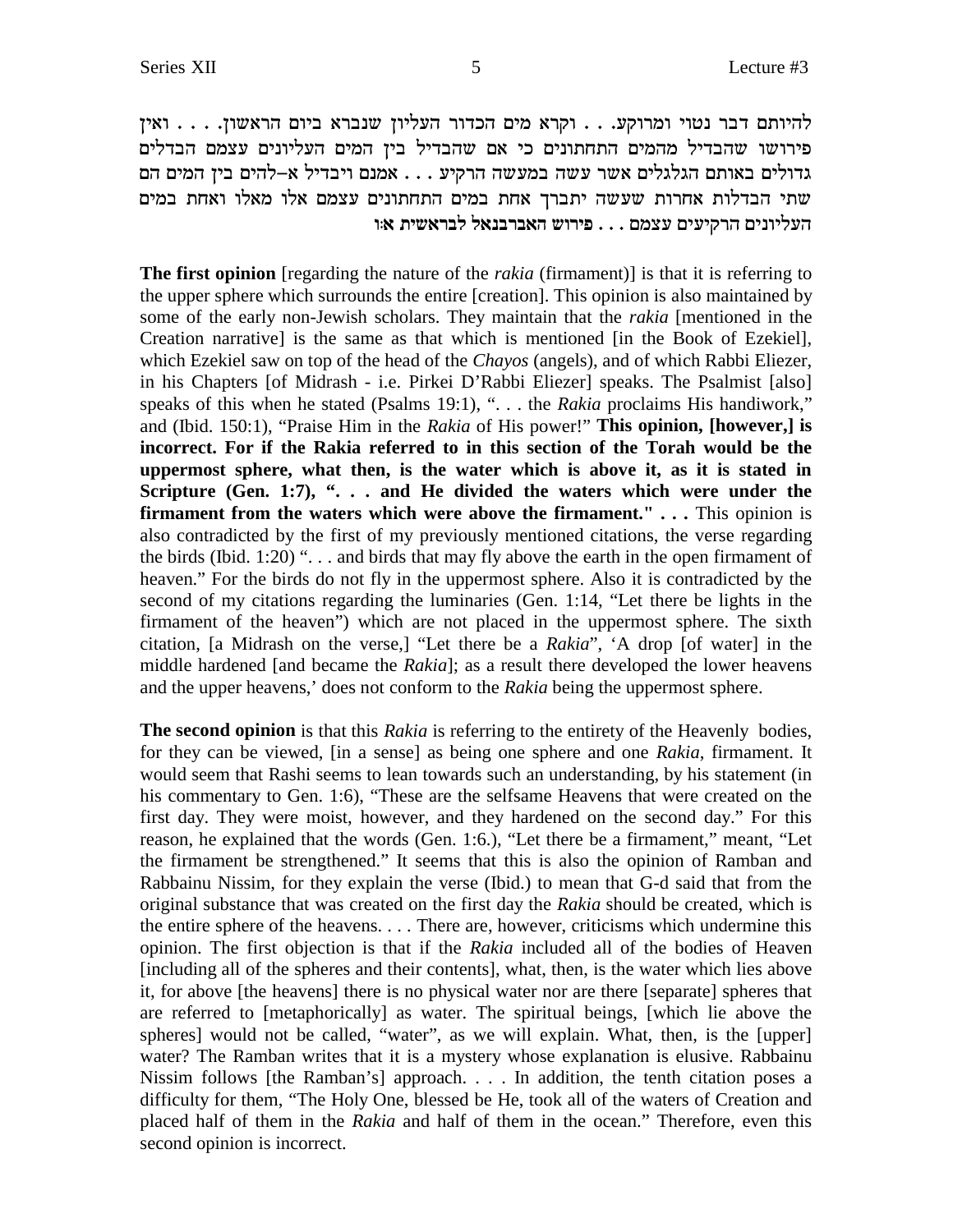**The third opinion** is that [the *Rakia*] refers to the inner surface of the lunar sphere which separates the "lower water", which is part of the lower [physical] existence, and the "upper water" which is actually referring to the heavenly bodies, for water is an all inclusive term and refers to all of the forms of "*geshamim*", (existence or radiant flow) the higher form and the lower form. A sharp demarcation exists between the higher and eternal "*geshamim*" and the lower and faulty "*geshamim*". [In addition to this,] the Blessed One wanted to place a spacial demarcation between them. He placed the esteemed "*geshamim*" above and the inferior "*geshamim*" below and created a membrane at the inner surface of the lunar sphere that it serve as a demarcation between them. This is what is meant by the verse (Gen. 1:7), "And G-d made the firmament . . .", which means that He improved it and made it a finished and smooth membrane to divide between them. Rav Yitzhak Yisraeli, in his work, Yesod Olam, expressed this view. . . . [But this cannot be so,] for how is it possible that the sphere of the moon was created on the first day without already having an inner surface. In addition, the heavenly bodies are distinct from the lower ones by their very nature and form, as well as, spacial place and situation . . . What need was there for the creation of a new demarcation in the form of this membrane on the inner surface. . . .

**The fourth opinion** is that the term "*Rakia*" is only referring to the air [or atmosphere], which is divided into three parts . . . The first and upper part is the water that borders the elementary fire. It greatly absorbs heat and, as a result, is hot and dry and will not produce clouds or rain, for there isn't [the necessary] mass of cold [air]. It is in this area that the comets are created. The second and middle part is not as hot as the first and, as a result, clouds and rain are formed. . . . The third and lower part of the atmosphere, that which is closest to us, is hot due to the rays of the sun which are reflected by the surface of the earth which is, [in a sense,] crystalline like. This lower part of the atmosphere is, according to this opinion, what is referred to [by Scripture] as *Rakia*. The meaning of, "and let it divide the waters from the waters," is that the physical lower water, which is the actual water, is divided from the potential water which is in the middle part of the atmosphere which produces rain. That is why it is also called water. Those of that opinion maintain that [this upper potential water] is what [our Sages refer to] as being suspended through [G-d's] utterance. It's produce is the rain. Accordingly, the lower waters are the physical actual waters and the *Rakia* refers to the lower part of the atmosphere which is closest to us. . . . **I disagree with them, for this opinion is worthless and false.** . . . For the luminaries are in the *Rakia HaShamayim* (firmament of the heaven) and there they were placed, not in the atmosphere that is close to us. Rav Avraham ibn Ezra thought to extricate himself from this problem by saying that the reference to the luminaries being in the *Rakia HaShamayim* (firmament of the heaven) is referring to their being visible there, [but not where they were actually placed]. This is surely false and misleading, for Scripture clearly states, "Let there be luminaries in the firmament of the heaven . . . And God set them in the firmament of the heaven." This indicates that they were placed there, not that they would be visible through its medium. . . . And why then was it described in relationship to the [whole] *Rakia*, if it only refers to the lower part. . . . [And furthermore,] why did He call a [specific] part of the atmosphere *Rakia* and *Shamayim*, [and not the whole atmosphere.] . . . It is amazing that people of such stature, such as the authors of the Moreh Nevuchim (Maimonides) and Rav Avraham ibn Ezra, should have fallen into such a flawed explanation on the basis of such weak and inconsequential reasoning. How could they have felt compelled to reach such a conclusion merely because they refused to believe in the existence of a higher form of water above the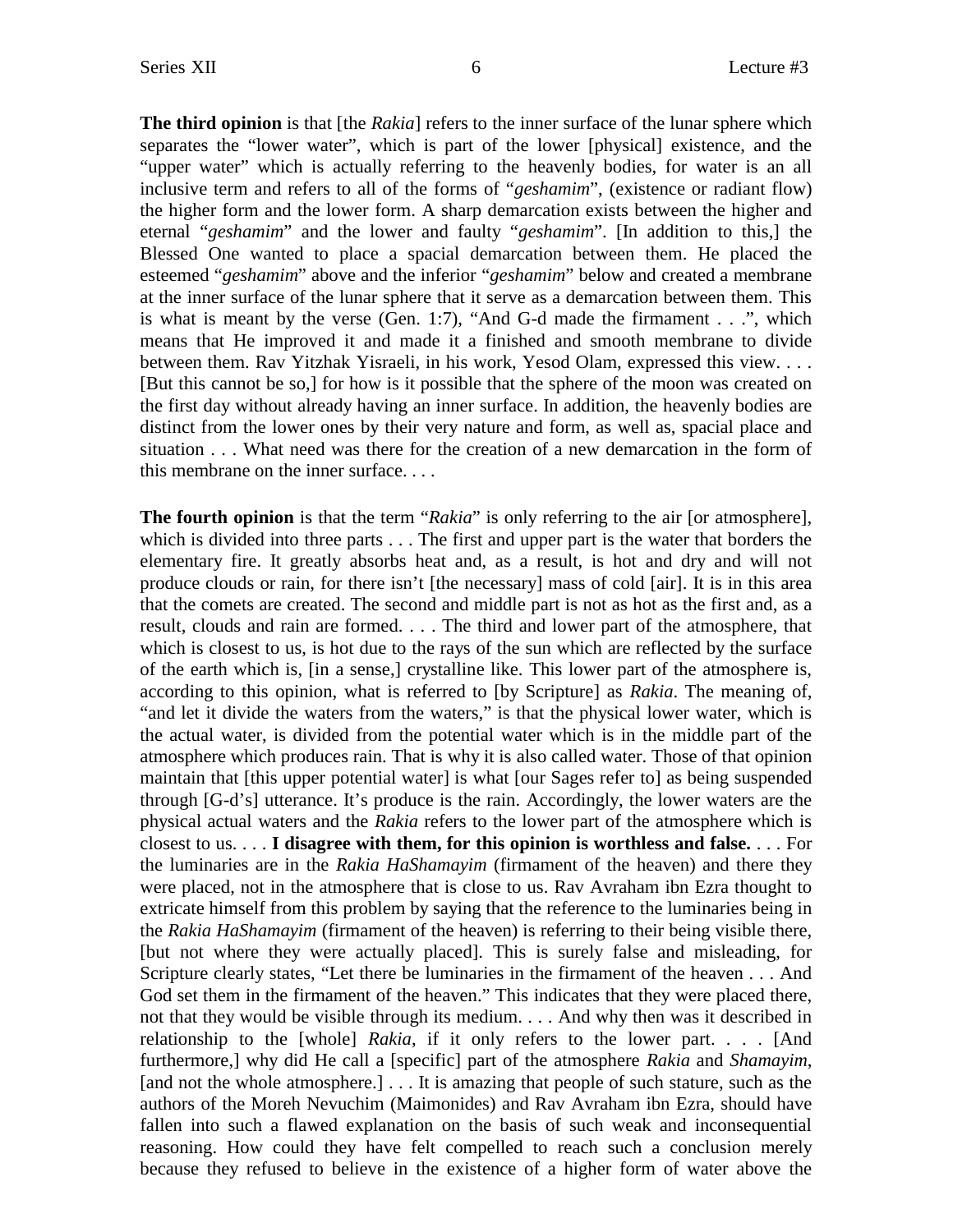heavens, as if to say that the term, "water," could only be referring to the physical water which is with us. This is not so! For we find the term, "water," referring to prophecy and the wisdom of Torah, as it says (Isaiah 55:1), "Ho, every one who thirsts, come to the waters . . ." In this manner, they should have explained [the phrase], "The water which is above the heavens" . . .

**The fifth opinion** is that the *Rakia* which is mentioned here is a strong spherical body which was made on the second day in the midst of the physical water and was placed in the middle air space of the world. Water was placed above it and water below it, but mankind is unaware of it. This is the opinion of Rav Sadyah Gaon and there are non-Jewish scholars that maintain the same opinion. But this opinion is not worthy of attention since there is no direct or indirect [physical] evidence supporting it. It is truly merely the product of human imagination. . . .

**What seems to me to be the true explanation** . . . is that the heaven which was created on the first day was just one sphere which was thick and extremely large. This tremendous sphere is what was originally created. The *Rakia* that was made on the second day, however, is the totality of the spheres which are surrounded and placed within the upper sphere. They were formed from the large sphere that was created on the first day. . . . For He included in the name, *Shamayim* (heaven) the other spheres which are surrounded by it. These were called *"Rakia*" because it is something that is stretched and made firm . . . and he called the higher sphere which He created on the first day, "water". . . . The explanation of the verse is not that He separated between the lower waters but rather that He created significant divisions between the higher "waters" themselves, within those spheres which He made through creating the *Rakia . . .* However, the verse, "*vayavdil bein hamayim asher mitachass larakia uvein hamayim asher mayal larakia*" [normally translated, "And He divided the waters which were under the firmament from the waters which were above the firmament,"] is **not** to be understood [so but rather] that He created two other divisions, a division both within the lower waters as well as within the upper waters that He created. . . . **Commentary of Abrabanel to Gen. 1:6**

B.

ודעתי אינה נוחה גם מזה שזה יצדק לדעת הקדמונים שהיו אומרים שיש גלגלים במציאות שבהם קבועים או חוזרים כל כוכבי השמים, וא"כ י"ל שמ"ש את השמים הם הגלגלים שהם נבראו בראשון והשמש והירח והכוכבים נבראו ברביעי ונתלו בגלגלים שנקרא רקיע השמים **`l miakekd z` `xa `l m` k"`e . . . llk ze`ivna lblb mey oi`y mipexg`d exxa xak la` iakek mby mipexg`d mipkezd ixaca xxazd xaky cere mzlef `xap xac my oi`y dne`n `xa** el dnecde gxid enk mixi`n izlad wx **mipencwd zrck iying mybn mpi` mdiliqke minyd** הם מורכבים מד' יסודות כמו הארץ שלנו וא"כ למה הארץ הזאת נבראת ביום הראשון והיתה תהו ובהו וחשך ושאר הכוכבים רעותיה לא נבראו עד יום הרביעי . . . מזה מוכרח שבמ"ש שברא א-להים את השמים ר"ל שהוציא תיכף כדורי השמש והירח וכל הכוכבים כמו שהוציא כדור הארץ ומן הסברא שתיכף התחילו ללכת בעגלותיהם ולרוץ במרוצתם כמו **mei cr ea ozp `l dfy .xi`nd xnegd oiicr ea `vnp `l ynyd xecky wx** mler ini lk ekliy **`:` ziy`xal m"ialnd yexit** . . .x`aziy enk **iriaxd**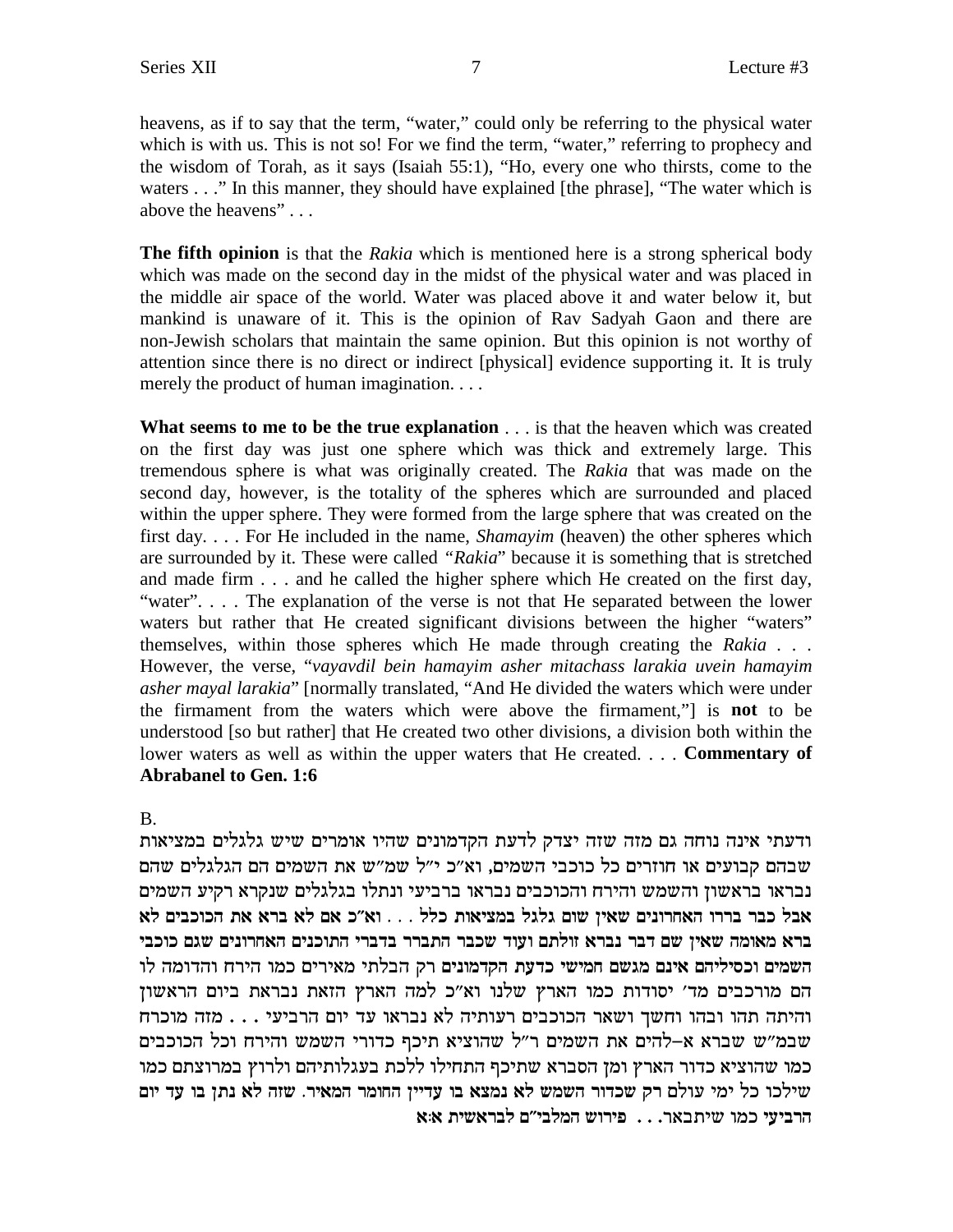I am not comfortable even with [the Abrabanel's explanation,] for it is based upon the opinion of the ancients who said that there are actual spheres in which there is set or within it revolves all of the stars of the heavens. Accordingly, one could define the "heavens" as being the spheres which were created the first day and the sun, moon, and stars were created the fourth day and were suspended within the spheres which are called, *Rakia HaShamayim* (the firmament of heaven). The later scholars have proved, however, that there are no actual spheres at all. . . . That being the case, if G-d had not created the stars [on the first day,] then He had not created anything, for there is no other creation [in the heavens] besides them. . . . In addition, modern day scientists have proved that the stars of the heaven and their constellations are not made up of a fifth substance (quintessence), which was the opinion of the ancients, but rather those heavenly bodies that are not intrinsically luminous, such as the moon and other like bodies, are made up of the four elements, just like our earth. If so, why was the earth created on the first day in a state of chaos, desolation, and darkness and the other stars [or planets] which are made up of much the same compostion, should only be created on the fourth. . . . From this, it is clear that the meaning of the statement that G-d created the heavens is that He immediately brought forth [on the first day] the ball of the sun, moon, and all of the stars, just as he brought forth the ball of the earth. Logic would dictate that they immediately began to travel in their respective orbits, just as they have done since their inception. The only difference is that the ball of the sun did not as yet have the substance that would cause it to illuminate. This was not given to it until the fourth day, as we will explain. **Commentary of Malbim to Genesis 1:1**

### III. Mystery of the Great Luminaries

#### A.

 $\epsilon$ וַיֹּאמֵר אֱ–לֹהִים יִהִי מְאֹרֹת בְּרְקִיעַ הַשָּׁמַיִם לְהַבְדִּיל בֵּין הַיּוֹם וּבֵין הַלַיְלַה וְהַיוּ לְאֹתֹת וּלְמוֹעֵדִים  $\gamma$  וּלְיָמִים וְשָׁנִים: וְהָיוּ לִמְאוֹרֹת בִּרְקִיעַ הַשָּׁמַיִם לְהָאִיר עַל–הָאָרֶץ וַיְהִי–כֵן: וַיַּעַש אֶ–לֹהִים אַת−שִׁנֵי הַמַּארת הַגִּדלִים אַת−הַמַּאוֹר הַגֵּדל לְמֵמְשֶׁלֵת הַיּוֹם וְאֵת−הַמַּאוֹר הַקַּטֹן לְמֵמְשֶׁלֵת הַלַּיְלָה וְאֶת הַכּוֹכָבִים: [יִתֵּן אֹתָם אֵ–לֹהִים בְּרְקִיעַ הַשַּׁמַיִם לְהָאִיר עַל–הָאַרֶץ: [וְלְמִשׁל וּבַלַיִלַה וּלְהַבְדִּיל בֵּין הָאוֹר וּבֵין הַחֹשֵׁךְ וַיַּרָא אֵ−לֹהִים כִּי−טוֹב: [יִהִי−עֲרֵב וַיִהִי−בֹקֵר יוֹם **רִבְיעְי: בראשית א**ויד-יט

And G-d said, Let there be luminaries in the firmament of the heaven to divide the day from the night; and let them be for signs, and for seasons, and for days, and years; And let them be for luminaries in the firmament of the heaven to give light upon the earth; and it was so. And G-d made two great luminaries; the large luminary to rule the day, and the small luminary to rule the night; and He made the stars. And G-d set them in the firmament of the heaven to give light upon the earth, And to rule over the day and over the night, and to divide the light from the darkness; and G-d saw that it was good. And there was evening and there was morning, the fourth day. **Genesis 1:14-19**

B.

רבי שמעון בן פזי רמי, כתיב: (בראשית א') ויעש א-להים את שני המאורות הגדולים וכתיב: את המאור הגדול ואת המאור הקטן אמרה ירח לפני הקב"ה: רבש"ע, אפשר לשני מלכים שישתמשו בכתר אחד? אמר לה: לכי ומעטי את עצמך אמרה לפניו: רבש״ע, הואיל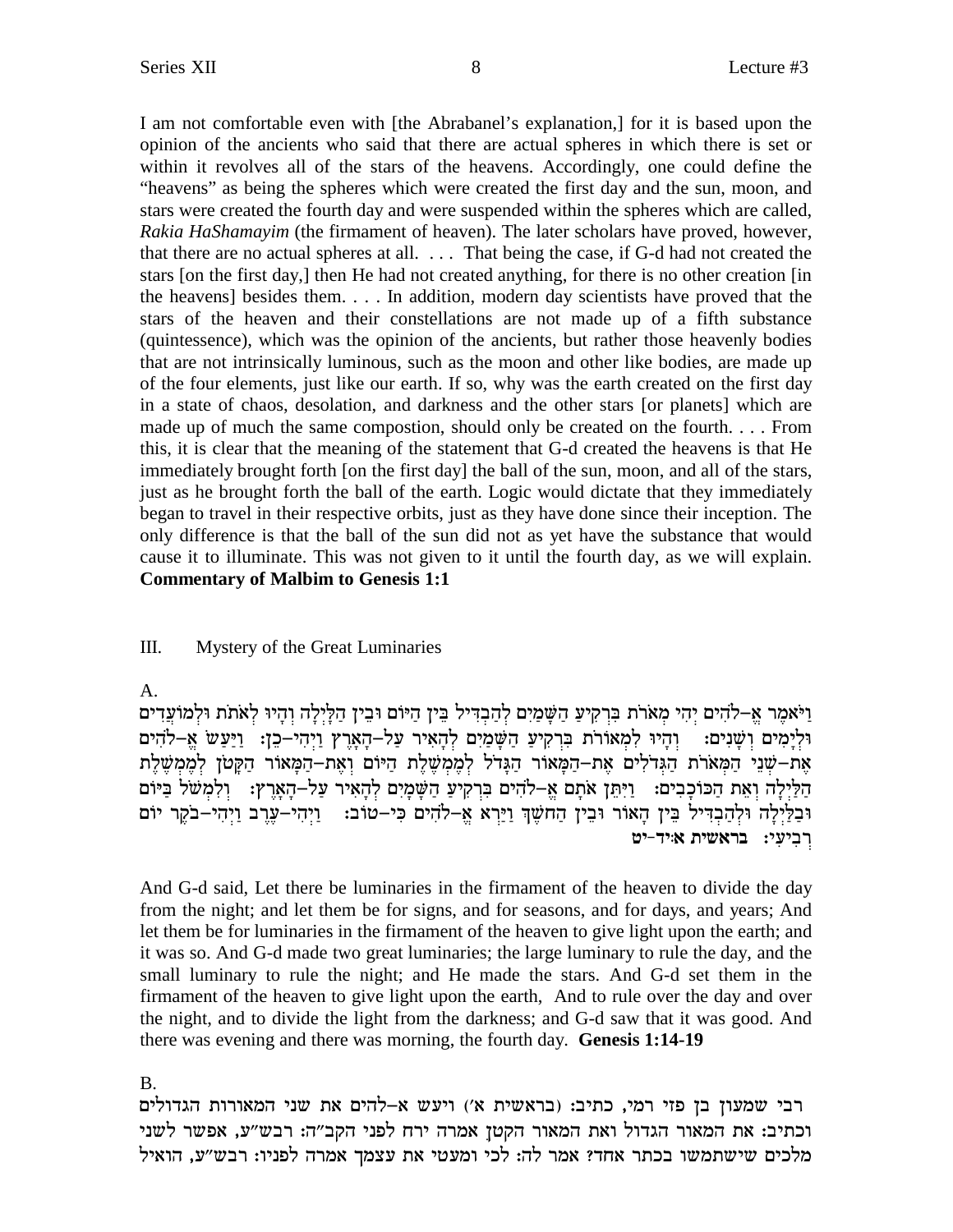:ואמרתי לפניך דבר הגון, אמעיט את עצמי? אמר לה: לכי ומשול ביום ובלילה, אמרה ליה מאי רבותיה, דשרגא בטיהרא מאי אהני? אמר לה: זיל, לימנו בך ישראל ימים ושנים, אמרה ליה: יומא נמי, אי אפשר דלא מנו ביה תקופותא, דכתיב (בראשית א׳) והיו לאותות ולמועדים ולימים ושנים, זיל, ליקרו צדיקי בשמיך: (עמוס ז') יעקב הקטן שמואל הקטן ישמואל א׳ י"ז) דוד. . . הקטן. חזייה דלא קא מיתבא דעתה, אמר הקב"ה: הביאו כפרה עלי (f"i ו שמיעטתי את הירח והיינו דאמר ר"ש בן לקיש: מה נשתנה שעיר של ראש חדש שנאמר בו : במדבר כ"ח) לד' <sup>–</sup> אמר הקב"ה: שעיר זה יהא כפרה על שמיעטתי את הירח. חוליז ס

R. Shimon b. Pazzi pointed out a contradiction [between verses]. One verse says (Gen. 1:16), "And G-d made the two great luminaries," and immediately the verse continues, "The greater luminary . . . and the lesser luminary." The moon said unto the Holy One, blessed be He, "Sovereign of the Universe! Is it possible for two kings to wear one crown?" He answered: "Go then and make yourself smaller." "Sovereign of the Universe!" cried the moon, "Because I have suggested that which is proper, must I then make myself smaller?" He replied: "Go and you will rule by day and by night." "But what is the value of this?" cried the moon; "Of what use is a lamp in broad daylight?" He replied: "Go. Israel shall reckon by you the days and the years." "But it is impossible," said the moon, "to do without the sun for the reckoning of the seasons," as it is written (Gen. 1:14), "And let them be for signs, and for seasons, and for days and years." "Go. The righteous shall be named after you as we find, "Jacob the Small," (Amos 7:2) "Samuel the Small," (Shmuel HaKatan) "David the Small" (Samuel I 17:14) On seeing that it would not be consoled, the Holy One, blessed be He, said: "Bring an atonement for Me for making the moon smaller." This is what was meant by R. Shimon b. Lakish when he declared: Why is it that the he-goat offered on the new moon is distinguished in that there is written concerning it, "unto the L-rd?" (Numbers 28:15) Because the Holy One, blessed be He, said, "Let this he-goat be an atonement for Me for making the moon smaller."**Chulin 60b**

C.

ברביעי חבר שני מאורות, ולא זה גדול מזה, שוין בגובהן ובתארן ובאורן, שנ׳ ויעש א-להים את שני המאורות, נכנס תחרות ביניהן, זה אומ׳ לזה אני גדול ממך, וזה אומ׳ לזה אני גדול ממך, מה עשה הקב"ה ליתן שלו' ביניהם, הגדיל אחד והקטין האחר, שנ' את **d wxt xfril` iaxc iwxt** .dlila zlynnl ohwd xe`nd z`e meia zlynnl lecbd xe`nd

On the fourth day He created the two luminaries. Neither was larger than the other. They were equal in height, form, and luminance, as it stated (Gen. 1:16), "And G-d made the two luminaries." A disagreement began between them. One said, "I am greater than you." The other replied, "I am greater!" What did the Holy One, blessed be He, do in order to create peace between them? He enlarged one and diminished the other, as it is stated (Ibid.), "the great luminary to rule over the day and the small luminary to rule over the night."**Midrash Pirkei D'Rabbi Eliezer Chapter 5**

# D.

מתחלה היו משתמשין יחד ביום ובלילה ואם עכ״פ היה הפרש בין יום ולילה נאמר שהשתמשו יחד ביום ובלילה שקעו שניהם ולא היה להקב״ה לקבוע אחד ביום ואחד בלילה בלא מיעוט שא״כ לא היה הפרש בין ביום לילה והיה חשיכה כאורה וע״י המיעוט נעשה **:q oilegl s"iy m"xdn yexit** .dlilae meia zlyen idzy dqiite jyegd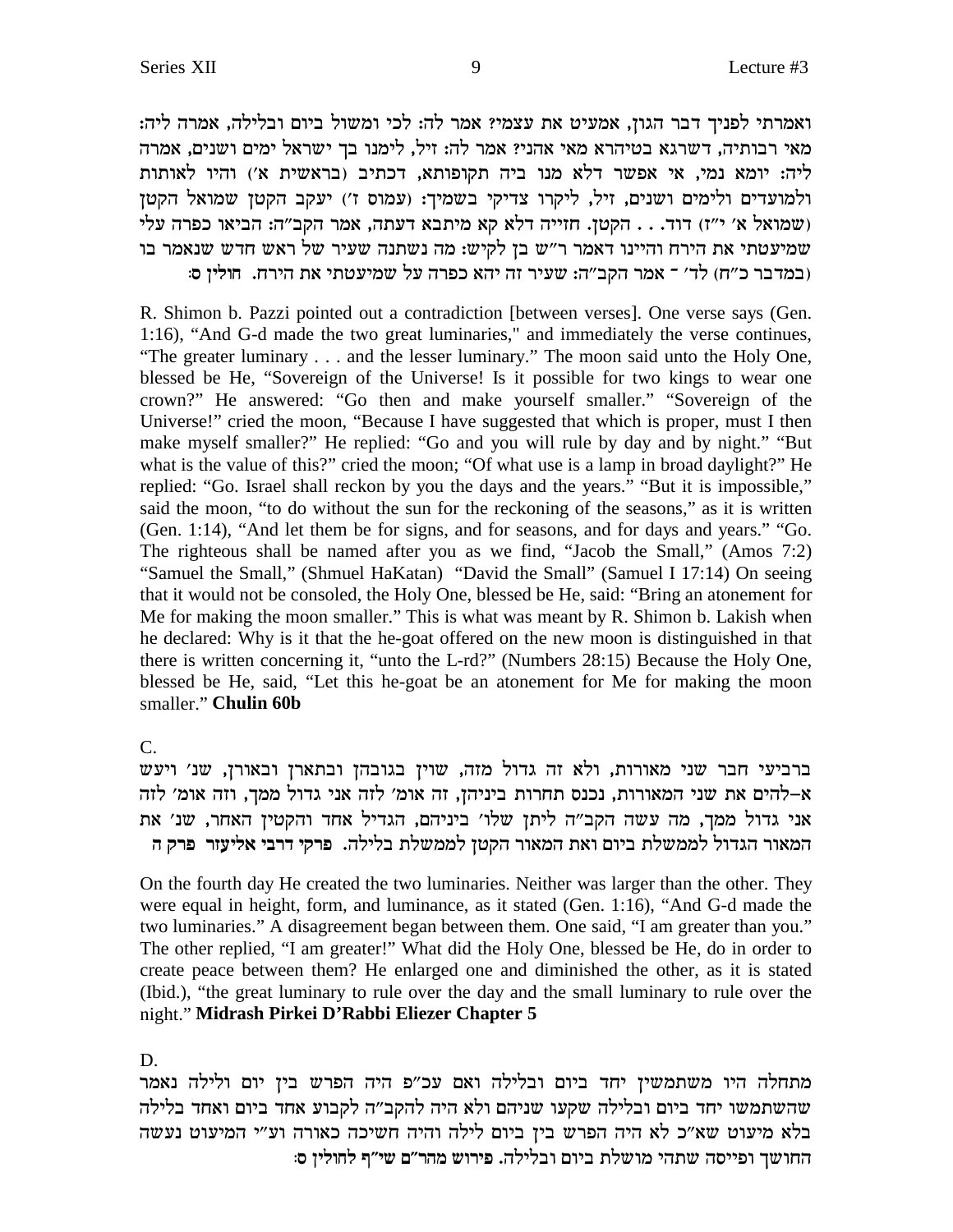Originally, they served together by day and by night. If there was even at that time a distinction between day and night, then we will [be forced to] say that they served together by day and they both set at night. The Holy One, blessed be He, couldn't have placed them [to serve at separate times,] one by day and one by night without having diminished [the one at night]. Otherwise there wouldn't be a distinction between day and night as night would have been as light as daytime. Through the diminution [of the moon,] darkness was created. He appeased it by having it rule over day and night. **Commentary of Maharam Shiff to Chulin 60b** 

### Е.

יהי מאורות . . . ומהו המאורות מעשה האור שיולד מן האור שנברא ביום ראשון יחלק לב' חתיכות, האחת גדולה מחברתה הם שמש וירח ומה שכתוב: ואת הכוכבים נאמר בעשייה ולא נאמר בצוואה ללמד שמאליהם נבראו כשנחלק האור לב׳ ניתזו ממנו ניצוצות ומהם היו הכוכבים. פירוש החזקוני לר׳ חזקיה ב״ר מנוח לבראשית אויד

Let there be luminaries  $\dots$  What are the luminaries? They are products of the [original] light that was created on the first day. One of them is larger than the other i.e the sun and the moon. The stars are mentioned in the final making of the luminaries but not in conjunction with the commandment, ["Let there be luminaries"]. This teaches us that they were created on their own. When the luminaries split up into two parts, sparks went out and, from them, the stars were formed. Commentary of Chizkuni to Genesis 1:14

#### IV. The Hidden Light

# A.

ואור ביום ראשון איברי? והכתיב ויתן אתם א-להים ברקיע השמים וכתיב ויהי ערב ויהי בקר יום רביעי ־ כדרבי אלעזר. דאמר רבי אלעזר: אור שברא הקדוש ברוך הוא ביום ראשון ־ אדם צופה בו מסוף העולם ועד סופו, כיון שנסתכל הקדוש ברוך הוא בדור המבול ובדור הפלגה וראה שמעשיהם מקולקלים ־ עמד וגנזו מהן, שנאמר (איוב ל"ח) וימנע מרשעים אורם. ולמי גנזו ־ לצדיקים לעתיד לבא שנאמר וירא א–להים את האור כי טוב, ואיז טוב אלא צדיק, שנאמר (ישעיהו ג') אמרו צדיק כי טוב. כיון שראה אור שגנזו לצדיקים שמח, שנאמר (משלי י"ג) אור צדיקים ישמח. כתנאי: אור שברא הקדוש ברוך הוא ביום ראשון אדם צופה ומביט בו מסוף העולם ועד סופו, דברי רבי יעקב. וחכמים אומרים: הן הן מאורות שנבראו ביום ראשון ולא נתלו עד יום רביעי. חגיגה יב.

But was the light created on the first day? For, behold, it is written (Genesis 1:17), "And G-d set them in the firmament of the heaven," and it is [further] written (Genesis 1:19), "And there was evening and there was morning, a fourth day." This is [to be explained] according to R. Elazar. For R. Elazar said: The light which the Holy One, blessed be He, created on the first day, one could see thereby from one end of the world to the other; but as soon as the Holy One, blessed be He, beheld the generation of the Flood and the generation of the Dispersion, and saw that their actions were corrupt. He arose and hid it from them, for it is said (Job 38:15), "But from the wicked their light is withholden." And for whom did he reserve it? For the righteous in the time to come, for it is said (Genesis 1:4), "And G-d saw the light, that it was good;" and "good" means only the righteous, for it is said (Isaiah 3:11), "Say ye of the righteous that he is good." As soon as He saw the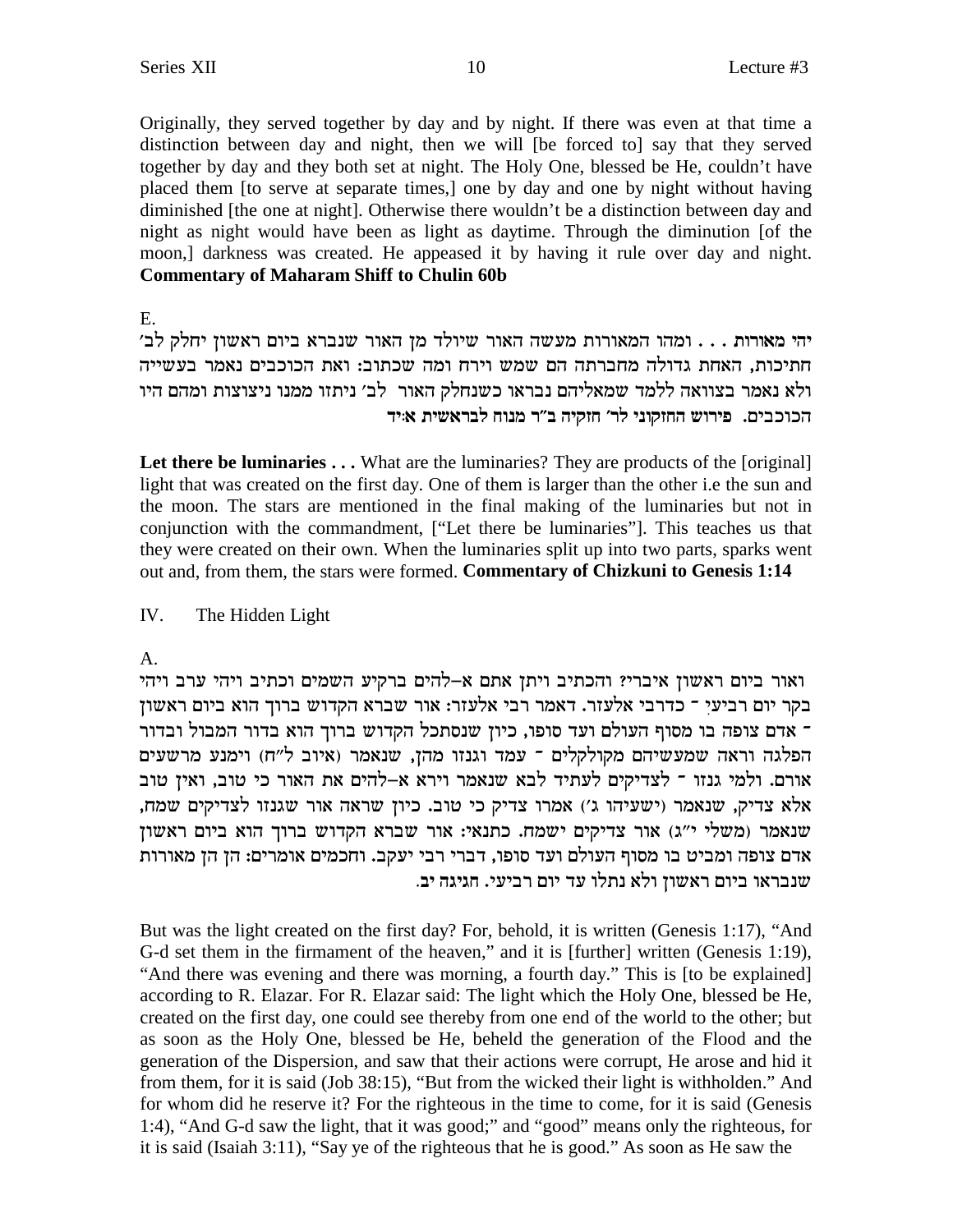light that He had reserved for the righteous, He rejoiced, for it is said (Prov. 13:9), "He rejoices at the light of the righteous." Now Tannaim [differ on the point]: The light which the Holy One, blessed be He, created on the first day one could see and look thereby from one end of the world to the other; this is the view of R. Jacob. But the Sages say: It is identical with the luminaries; for they were created on the first day, but they were not hung up [in the firmament] till the fourth day. Chagiga 12a

# **B.**

מוכח בהדיא שרש״י סבירא ליה דלדברי הכל שהאור הראשון נגנז, ואין בזה מחלוקת כלל אפילו לדברי חכמים. אלא שרש״י סבירא ליה דאף לדברי חכמים שאמרו, ׳הן הן המאורות שנבראו ביום ראשון׳ סבירי להו שגנז מקצת האור, והוא האור הבהיר, ונגנז לעתיד לבא, והאור שהוא לעולם הזה נשאר. . . . והכל מודים שהקב"ה גנז את האור לצדיקים; לרבי יעקב כל האור גנזו, ואותו שנברא ביום ד׳ הוא אור אחר. ולחכמים לא היה אור יום ד׳ אור אחר, אלא מאותו אור נשאר מקצת. וכן יש במדרש הבהיר (אות קס) כי שביעית אותו האור נשאר, והשאר נגנז, וכיון דהוא שביעית אור הראשון אינו כל כך מאיר כמו שהיה שלם: מהר״ל מפראג, ספר גור אריה, בראשית איד

It is clearly evident that Rashi maintains that everyone holds that the original light was hidden, and even the Sages, [who disagree with R. Yaakov], agree to this. Rather Rashi is of the opinion that even the Sages who said, "It is identical with the luminaries", maintain that the original light was partially hidden. This luminous light was hidden for the future and the light which is to be used in this world remained.... And everyone agrees that the Holy One, blessed be He, hid the light for the righteous. According to R. Yaakov, the entire light was hidden and that which was created on the fourth day was a different form of light. According to the Sages, the light on the fourth day was not distinct but rather the remains of the original light. We find a similar statement in the Midrash Bahir (par. 160), "For only a seventh of the orginal light remained and the rest was hidden." Since it is only a seventh of the orginal light, it doesn't shine with the same intensity as when it was completely intact. Maharal of Prague, Sefer Gur Aryeh, Gen. 1:14

# $\mathsf{C}$

ר"ש בן לקיש, דאמר: אין גיהנם לעולם הבא, אלא הקב"ה מוציא חמה מנרתיקה, צדיקים מתרפאין בה ורשעים נידונין בה, שנאמר: וזרחה לכם יראי שמי שמש וגו' ולא עוד, אלא שמתעדנין בה, שנאמר: (מלאכי ג) ויצאתם ופשתם כעגלי מרבק והרשעים נידונין בה, שנא׳: (מלאכי ג) הנה היום בא בוער כתנור וגו׳. נדרים ח:

R. Shimon b. Lakish, who said: There is no Gehinnom (Hell) in the world to come, [at the end of days,] but the Holy One, blessed be He, will draw forth the sun from its sheath; the righteous shall be healed, and the wicked shall be judged and punished thereby. As it is written (Malachi 3:20), "But unto you that fear My name shall the sun of righteousness arise with healing in its wings." Moreover, they shall be rejuvenated by it, as it is written, "And you shall go forth and grow up as calves of the stall." (Ibid.) But the wicked shall be punished thereby, as it is written (Ibid. 19), "Behold, the day is coming that shall burn as an oven, and all the proud, yea, and all that do wickedly, shall be stubble; and the day (sun) that is coming shall burn them up, so says the L-rd of H-sts, that it shall leave them neither root nor branch." Nedarim 8b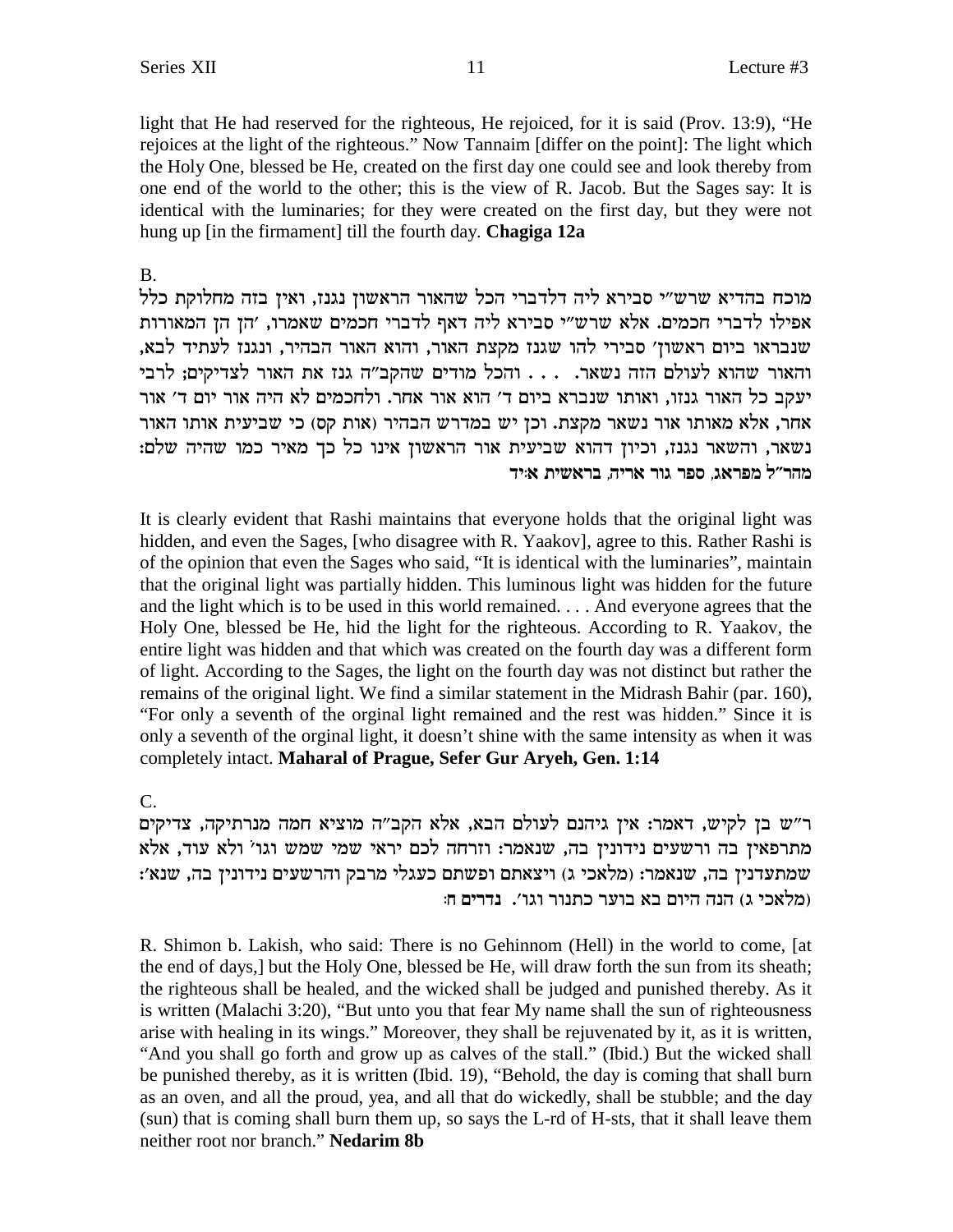# D.

נראה דר״ש בן לקיש אזיל לשטתו כדאיתא במדרש בראשית פר׳ ג׳ וירא א–להים את האור כי טוב ראה שאין הרשעים כדאי להשתמש בהם עמד גנזו לצדיקים לעתיד לבא וסיים שם וכן דרשו ב' גדולי דור ר"י ורשב"ל וכן הוא שם בפ' י"א ובחגיגה פ' אין דורשין כדכתיב וימנע מרשעים אורם לכן הם נדונים בה לפי שהם גרמו הגניזה שלא ישתמש בה העולם ולהכי קאמר הקב"ה מוציא חמה מנרתקה ממקום שגנזו שם. ס' עיון יעקב לר' יעקב ריישר :בעהמ"ס חק יעקב ושו"ת שבות יעקב) לנדרים ח

It seems that R. Shimon ben Lakish is consistent with his stated opinion in the Midrash (Beraishis Rabbah Parsha 3) . . . [that the original light was hidden] . . . Therefore he [now] stated that the Holy One, blessed be He, will draw forth the sun from its sheath, *from the place in which it was hidden*. **Sefer Iyun Yaakov, R. Yaakov Reisher, author of Chok Yaakov and Shvus Yaakov**

# E.

וא"א הרא"ש ז"ל כתב בתשובה דהוי שפיר מעין החתימה ופתיחה דיוצר אור היינו אור שברא הקב"ה בו' ימי בראשית ולא היה העולם כדאי להשתמש בו וגנזו לצדיקים לעתיד לבא ועל אור זה נאמר (ישעיה ס׳) והלכו גוים לאורך והיינו נמי אור חדש שחדש בו׳ ימי **hp oniq miig gxe` xeh** .k"r epl ycgl d"awd cizry ziy`xa

My master, my father, of blessed memory, (R. Asher ben Yechiel - Rosh) wrote in a responsum that [the passage, "A new light shall shine on Zion and may we all merit to be illuminated by its light"] is considered to be similar to the end and beginning of [the benediction]. This is because [the phrase,] "The Creator of light," refers to the light which the Holy One, blessed be He created in the six days of creation. Since the world was not worthy of using [this primal light], He stored it away for the righteous for the future. Regarding this light is it stated (Isaiah 60:3), "And the nations shall come to your light . . ." This is also the meaning of [the phrase,] "A new light . . ." It refers to the light which He originally created in the six days of creation which He is going to renew for us. **Tur, Orach Chaim 59**

# F.

(1 – רב חסדא רמי: כתיב (ישעיהו כד) וחפרה הלבנה ובושה החמה וכתיב (ישעיהו ל רהיה אור הלבנה כאור החמה ואור החמה יהיה שבעתים כאור שבעת הימים לא קשיא: כאן <sup>-</sup> לעולם הבא, כאן ־ לימות המשיח. ולשמואל, דאמר: אין בין העולם הזה לימות המשיח אלא שיעבוד מלכיות בלבד, מאי איכא למימר? אידי ואידי לעולם הבא, ולא קשיא: כאן במחנה שכינה, כאן במחנה צדיקים. פסחים סח.

R. Hisda pointed out the apparent contradiction of [two verses]. It is written (Isaiah 24:23), "Then the moon shall be confounded, and the sun ashamed (i.e. fade into insignificance because of the light radiating from the Shechina);" whereas it is [also] written (Ibid. 30:26), "Moreover the light of the moon shall be as the light of the sun, and the light of the sun shall be multiplied "shivasaim" (a multiple of seven), as the light of the seven days"? There is no difficulty: The former refers to the world to come; the latter to the days of the Messiah. But according to Shmuel, who maintained, "This world differs from the Messianic age only in respect of the servitude to governments," what can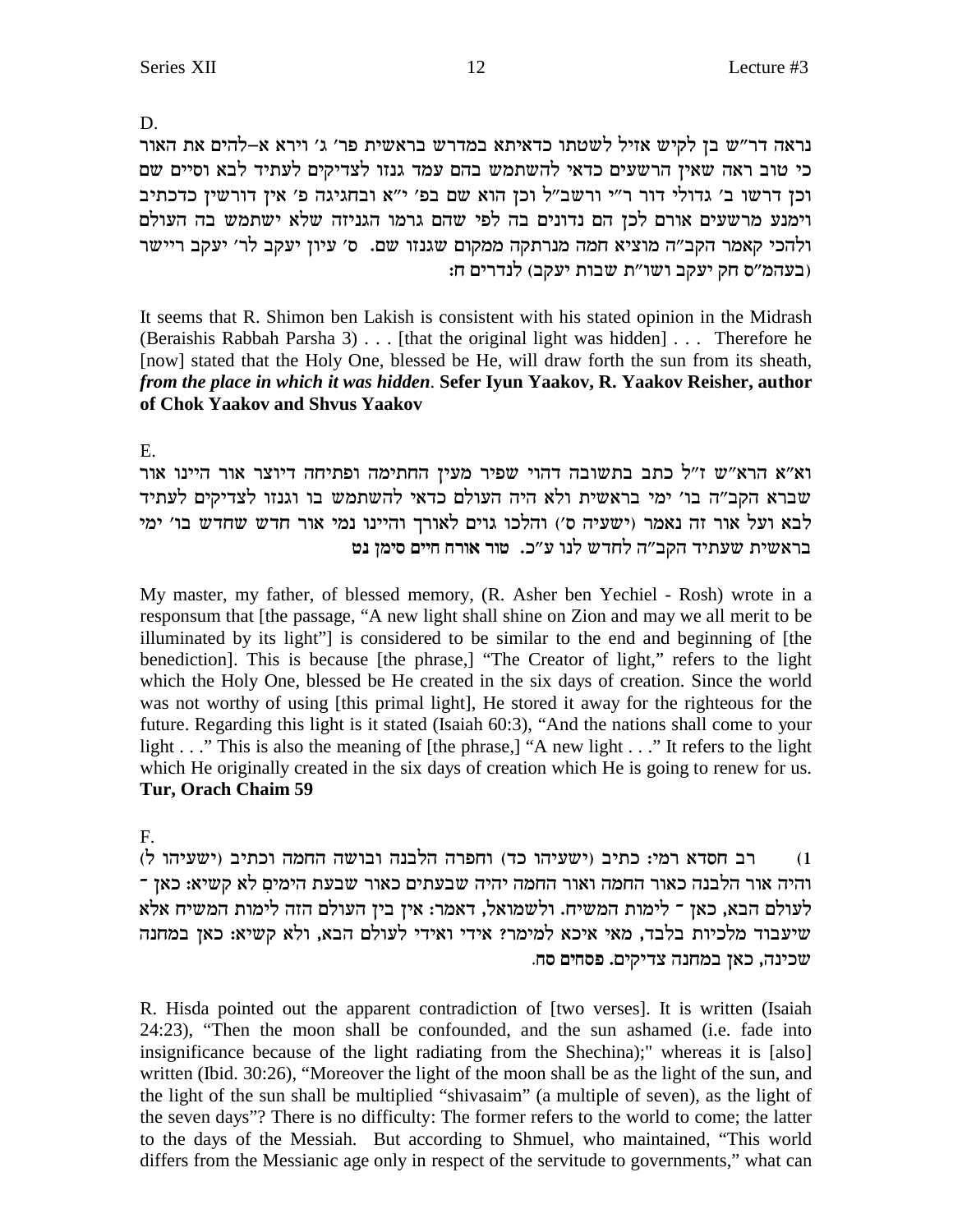be said? [The answer is that] both refer to the world to come, yet there is no difficulty: One refers to the camp of the righteous; the other, to the camp of the Shechina. Pesachim **68a** 

יהיה שבעתים כאור שבעת הימים ־ שבעתים הן ארבעים ותשע, וכתיב כאור שבעת  $(2)$ הימים ארבעים ותשע כאור שבעת ימים של עכשיו, נמצא עודף על אור של עכשיו שלש מאות וארבעים ושלשה. רש״י שם

The light of the sun shall be multiplied "shivasaim" (a multiple of seven), as the light of the seven days - "shivasaim" actually means that it will be multiplied forty-nine fold (seven times seven). In addition it is written, "as the light of the seven days," which is referring to the combined light of an ordinary period of seven days. It implies, then, that the intensity will be three hundred and forty three times [that of today]. Rashi ibid.

V. The Light of the Moon

 $A_{\cdot}$ 

כל שלא חס על כבוד קונו רתוי לו שלא בא לעולם מאי היא? רבי אבא אמר: זה  $(1)$ המסתכל בקשת, . . . דכתיב (יחזקאל א׳) כמראה הקשת אשר יהיה בענן ביום הגשם כן מראה הנגה סביב הוא מראה דמות כבוד ד'. . . . דרש רבי יהודה ברבי נחמני, מתורגמניה דריש לקיש: כל המסתכל בשלשה דברים עיניו כהות: בקשת, ובנשיא, ובכהנים. בקשת ־ דכתיב כמראה הקשת אשר יהיה בענן ביום הגשם הוא מראה דמות כבוד ד׳, בנשיא ־ דכתיב (במדבר כ"ז) ונתת מהודך עליו. המסתכל בכהנים בזמן שבית המקדש קיים, שהיו עומדין על דוכנן ומברכין את ישראל בשם המפורש.

Whosoever does not take into consideration the honor of his Maker, it would be more merciful if he hadn't come into the world. (Chagiga 11b) What does this mean? R. Abba said: It refers to one who looks at the rainbow.... for it is written (Ezek. 1:28), "As the appearance of the rainbow that is in the cloud in the day, so was the appearance of the brightness round about. This was the appearance of the likeness of the glory of the R. Yehudah b. R. Nachmani, the speaker of Resh Lakish expounded:  $L$ -rd."  $\ldots$ Anyone who looks at three things, his eyes become dim; at the rainbow, and at the Prince, and at the priests. At the rainbow, because it is written (Ezekiel 1:28), "As the appearance of the rainbow that is in the cloud in the day of rain . . . This was the appearance of the likeness of the glory of the L-rd." At the Prince, for it is written (Num. 27:20), "And you shall put of Your dignity (spiritual radiance) upon him." One who looks at the priests at the time when the Temple existed, when they stood upon their platform and blessed Israel with the Distinguished Name [of G-d] (Tetragrammaton). Chagiga 16a

*ומברכין את העם בשם המפורש* ־ שהשכינה שורה על קשרי אצבעותיהם. רש"י שם  $(2)$ 

... and blessed Israel with the Distinguished Name [of G-d] (Tetragrammaton) For the Shechina (Divine Presence) rests upon the joints of their fingers. Rashi ibid.

ואסור להסתכל בקשת הנראה בענן מפני כבוד השכינה דכתיב כמראה הקשת אשר  $(3)$ יהיה בענן וגו׳, וכן אסור להסתכל בלבנה. ורבינו מאיר הלוי היה מזהיר מאד על הדבר כן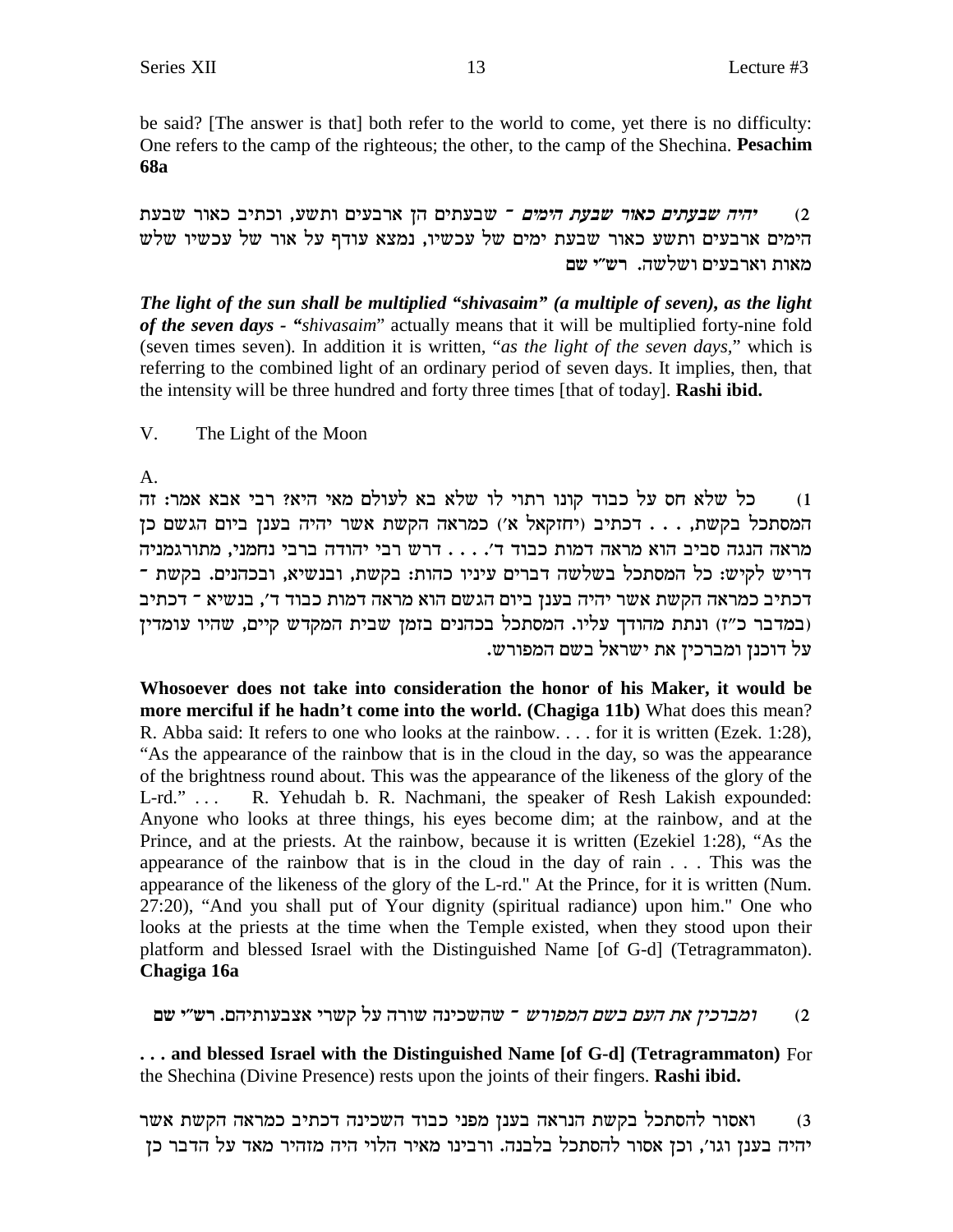כתב בספר שושן סודות. (פרק ב מצוות לא תעשה מדברי קבלה ומדברי סופרים התלוים בעין). ספר חרדים

It is forbidden to intently gaze at a rainbow as it appears in a cloud because of the honor of the Divine Presence, as it is written (Ezekiel 1:28), "As the appearance of the rainbow that is in the cloud . . ." Similarly, it is forbidden to intently gaze at the moon. Rabbi Meir HaLevi severely admonished [others] regarding this thing. So is written in the work, "Shoshan Sodos". Sefer Chareidim

**B.** 

ואמר רבי אחא בר חנינא אמר רבי אסי אמר רבי יוחנן: כל המברך על החדש בזמנו ־ כאילו מקבל פני שכינה, כתיב הכא: (שמות י"ב) החדש הזה וכתיב התם (שמות ט"ו) זה א-לי ואנוהו. תנא דבי רבי ישמעאל: אילמלא זכו ישראל אלא להקביל פני אביהן שבשמים כל חדש וחדש ־ דיים. אמר אביי: הלכך נימרינהו מעומד. . . . אמר רב יהודה: ברוך [וכו'] אשר במאמרו ברא שחקים וברוח פיו כל צבאם חק וזמן נתן להם שלא ישנו את תפקידם ששים ושמחים לעשות רצון קונם פועלי אמת שפעולתן אמת וללבנה אמר שתתחדש עטרת תפארת לעמוסי בטז שהז עתידיז להתחדש כמותה ולפאר ליוצרם על שם כבוד מלכותו ברוך אתה ד׳ מחדש חדשים. סנהדרין מב.

R. Acha b. Chanina also said in the name of R. Assi in R. Yochanan's name: Whoever pronounces the benediction over the new moon in its due time welcomes, as it were, the presence of the Shechinah: for one passage states, *This* month; (Ex. 12:2) whilst elsewhere it is said, **This** is my G-d, and I will glorify Him.  $(Ex. 15:2)$  In the school of Rabbi Yishmael it was taught: Had Israel inherited no other privilege than to greet the presence of their Heavenly Father once a month, it would have been sufficient. Abaye said: Therefore, we must recite it standing.... According to Rav Yehudah, the following is the correct benediction: Blessed etc. who created the Heavens with His word, and all their Hosts with the breath of His mouth. He appointed unto them fixed laws and times, that they should not change their ordinance. They rejoice and are glad to do the will of their Creator. They work truthfully, for their action is truth. The moon He ordered that she should renew herself as a crown of beauty for those whom He sustains from the womb (the Jewish people), and who will, like it, be renewed in the future, and magnify their Maker in the name of the glory of His kingdom. Blessed art Thou, O L-rd, who renewest the moons. Sanhedrin 42a

 $C_{\cdot}$ 

תנו רבנן: בזמן שהחמה לוקה ־ סימן רע לעובדי כוכבים, לבנה לוקה ־ סימן רע לשונאיהם של ישראל, מפני שישראל מונין ללבנה ועובדי כוכבים לחמה. סוכה כט.

Our Rabbis taught, When the sun is in eclipse, it is a bad omen for idolaters; when the moon is in eclipse, it is a bad omen for Israel (euphemistically: the enemies of Israel), since Israel reckons by the moon and idolaters by the sun. Sukkah 29a